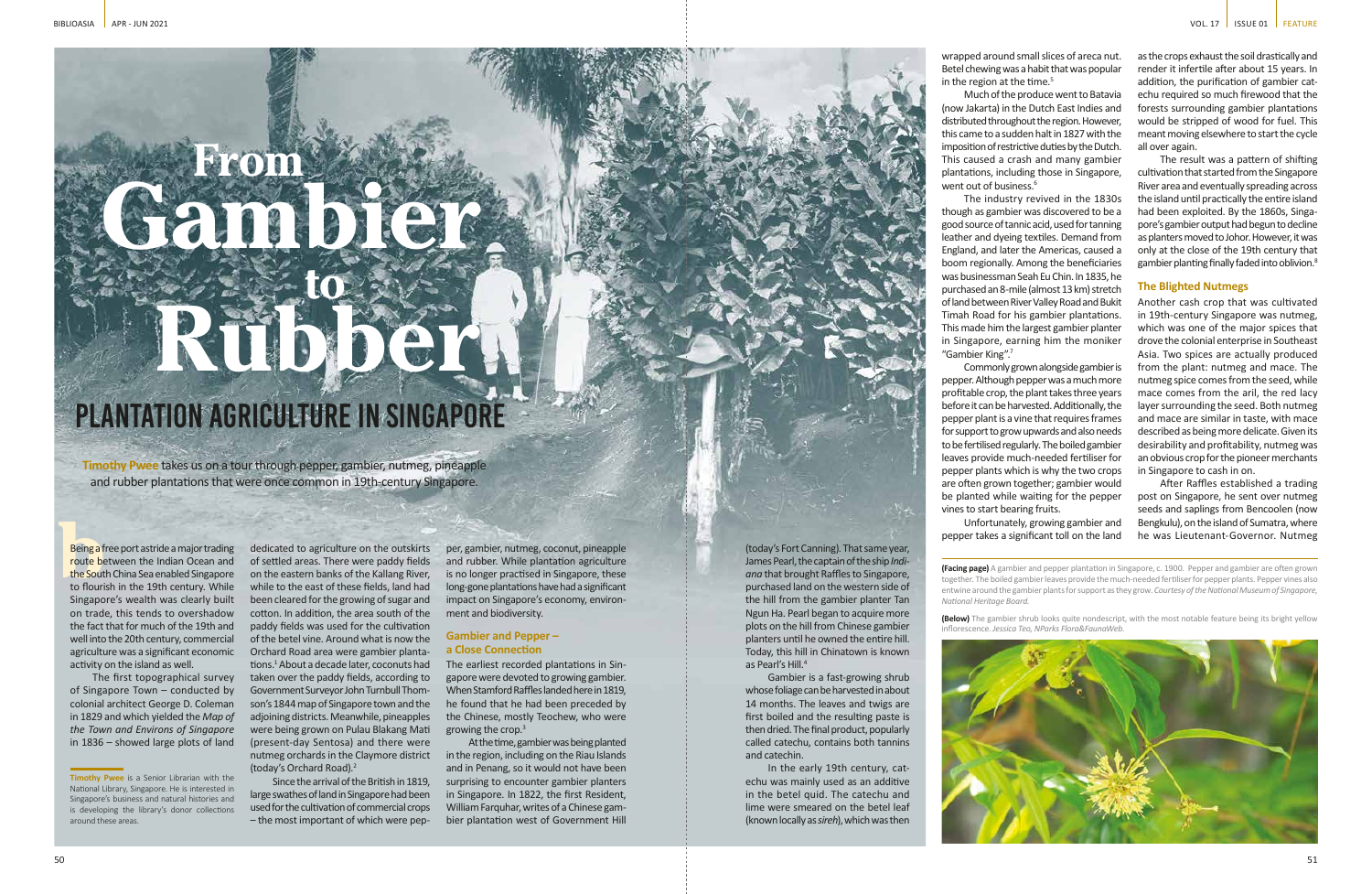plantations were then established along what is today's Orchard Road and in Tanglin. Although the nutmeg trees had thrived initially, there were later problems with blight.

When William Montgomerie, Assistant Surgeon with the Bengal Native Infantry, returned to Singapore in 1835, he found that the nutmeg trees planted on Raffles' instructions a decade and a half earlier had been neglected and were diseased.<sup>9</sup> He estimated that there were about 25,000 nutmeg trees in Singapore with only a few hundred being over 10 years old.<sup>10</sup>

One reason for the large number of new trees from the 1830s onwards is that the lease periods for land were initially shorter. It was only in 1828 that the government started giving out longer land leases of 20 years, with the option to renew for another 30 years.<sup>11</sup> George Windsor Earl, writing in *The Eastern Seas* in 1837, observed that "there are no European planters in the island of Singapore; nor is it probable that any British-born subject will venture to engage in agricultural speculations, since the system of land tenure would destroy all confidence, and all hope of profit in the planter".<sup>12</sup>

Smaller coconut plantations were found elsewhere on the island, like a 30-acre nutmeg and coconut estate on Bukit Timah Road, which was put on auction in 1845.<sup>23</sup> Planting different types of crops in one plantation was not uncommon. In the early decades especially, planters would experiment with different crops. Jose d'Almeida, a Portuguese naval surgeon who arrived in Singapore in 1825 and set up a dispensary in Commercial Square (now Raffles Place), was one such example. He later became a landowner and one of Singapore's leading merchants. On his Confederate Estate in Tanjong Katong, he tried but failed with cotton before turning to coconut.<sup>24</sup>

However, the longer land leases from 1828 onwards appeared to have given some Europeans the assurance that they could plant nutmeg saplings and reap some profit when the trees matured and bore fruit. In 1834 for instance, a plot of land in the Duxton area of Tanjong Pagar that

> Pineapple seems to have been a popular fruit and was originally cultivated by the Bugis on the southern islands and in Telok Blangah as can be seen from mid-19th century maps of the area. The earliest mention of pineapple cultivation appears to be a *Singapore Chronicle* article by second Resident John Crawfurd, published around 1824.26 John Cameron states in *Our Tropical Possessions in Malayan India* that the pineries in Telok Blangah belonged to the Temenggong and these were mainly for sale in Singapore.<sup>27</sup>

lowed in the subsequent decades by other Europeans such as Thomas Dunman (the first Commissioner of Police in Singapore from 1856 to 1871) and Chinese businessmen like Hoo Ah Kay<sup>21</sup> (better known as Whampoa). Dunman's estate was one of the biggest, stretching from today's Fort Road to Tanjong Katong Road and reaching inland to Dunman Road, which was named after him.

As Singapore's long and sandy south eastern coast was conducive for growing coconuts, these plantations became characteristic of the area. Unfortunately, these plantations also eventually wiped out the coastal forests.<sup>22</sup>

had been planted with nutmeg trees was offered at an auction with a 15-year lease that began in 1827.<sup>13</sup> Montgomerie bought the land and planted more nutmeg trees. In 1843, the government started issuing what is now called freehold land, and by the time of Montgomerie's passing in 1856, his plot in Duxton had become freehold land. He must have purchased the freehold title to it, most likely in 1842 when the original lease expired.<sup>14</sup>

# **Pineapples and the Canning Industry**

The pineapple, indigenous to South America, was one of the native food plants from the Americas, like chilies, potatoes and tomatoes, that was spread by Europeans to the rest of the world in the 17th century. Surprisingly, it was Singapore's third largest crop by acreage in 1849.25

Ownership of the offshore-island estates is less clear although accounts in the mid-1800s agree that they were cultivated by the Bugis.<sup>28</sup> English navigator George Windsor Earl's 1837 account suggests that there might be Javanese cultivators as well: "On the coast of the island to the eastwards

**(Below)** Detail from the 1836 *Map of the Town and Environs of Singapore* showing the land east of the Kelang (Kallang) River planted with rice. However, the land was soon dominated by coconut plantations. The map was drawn by Jean-Baptiste Athanase Tassin, a renowned French lithographer and cartographer, and printed in Calcutta. It was based on George D. Coleman's 1829 survey of Singapore, which is the earliest known topographical survey of Singapore town. This map is useful in showing the various crops produced on the outskirts of the town in the 1830s. *Survey Department Collection, courtesy of National Archives of Singapore.*

**(Below right)** The black seed of the nutmeg fruit is ground to make the nutmeg spice, while the red aril around the seed is used to make another spice known as mace. Locally, the flesh is eaten pickled as *buah pala*. *Courtesy of Boo Chih Min, NParks Flora&Fauna Web.*



**(Below)** A young worker sitting atop harvested coconuts in a coconut estate in Singapore, 1922. *Lim Kheng Chye Collection, courtesy of National Archives of Singapore.*

**(Bottom)** Freshly harvested pineapples in Singapore being transported by a bullock cart to be sold, 1900s. Pineapples grown in Singapore and the Malay Peninsula became a major canned export from the 1900s onwards. *Courtesy of National Archives of Singapore.*



Although Singapore was now a nutmeg producer, its output trailed behind Penang which was already producing enough nutmeg to meet the demand from Britain by 1842. This caused the price of nutmegs in Penang to plummet from \$10–\$12 per thousand to \$4–\$5 per thousand.15 This did not deter planters, and the mania for planting nutmeg trees in Singapore continued unabated. John Cameron's 1865 *Our Tropical Possessions in Malayan India* noted: "What had been flower gardens and ornamental grounds of private residences were turned over, and nutmegs planted to within a stone's throw of the house walls. Besides this, large tracts of jungle, at a distance of four or five miles from town, were bought up from Government, cleared at great expense, and turned into plantations. Some of these newly reclaimed properties… changed hands at exorbitant prices."16

However, from the 1850s, the nutmeg trees were again plagued by the mysterious blight that blackened branches and killed the fruits. During that decade, nutmeg plantations were decimated just as the original nutmeg trees planted in the 1820s had been. In 1897, Director of the Botanic Gardens Henry Nicholas Ridley diagnosed these symptoms as being caused by the nutmeg beetle (*Phloeosinus ribatus*).17

### **Coconuts on Sandy Beaches**

Another important plantation crop grown in Singapore in the 19th century was coconut. An 1841 *Singapore Free Press and Mercantile Advertiser* report noted that "[no] trees of this kind can well be more flourishing than those in the plantations which stretch along the seashore to the N.E. of the Town – and which growing on the Island called Blakang Mati", and estimates that "[t]here are perhaps about 50,000 trees now planted out and occupying about 660 acres of land".18

In 1849, it was estimated that coconut plantations occupied 2,658 acres in Singapore, even larger than the area used for nutmeg plantations which took up 1,190 acres.<sup>19</sup> Coconut was the second largest crop by acreage behind gambier and pepper (by far the largest at 27,000 acres).

A history of Joo Chiat identifies Francis Bernard as the pioneer coconut estate planter on the eastern coast of Singapore.20 The son-in-law of first Resident William Farquhar, Bernard started planting coconuts in 1823 and was folof the town, and also on the little islets off the harbour, are small agricultural settlements of Bugis and Javanese."29

Writing in 1841, Joseph Balestier, the first American Consul to Singapore, and William Montgomerie, then Head of the Medical Department in Singapore, noted that although the pineapples growing on the island "are of a superior quality… are large [and] sweet and well flavoured" and



"eagerly consumed by the lower classes", they also cautioned that the pineapple is "not a wholesome fruit and… assisted the cholera in the ravages it made here last spring; when it is believed from six to seven hundred natives died of that dire disease".30

At the time, there was no hint of the fruit being exported but there was apparently a small export market to China for the pineapple leaf fibre.31 Called *piña* in the